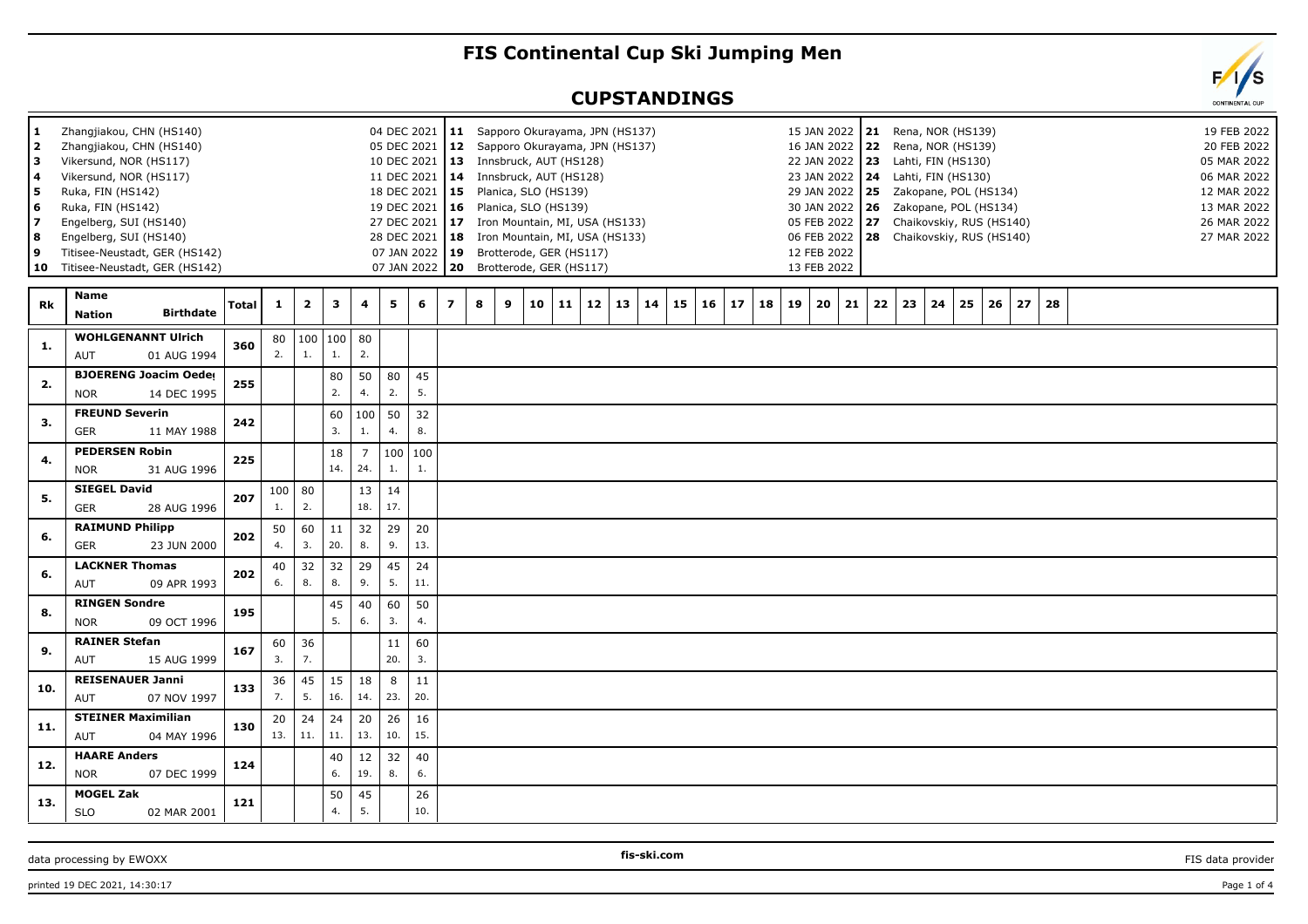| Rk  | <b>Name</b><br><b>Birthdate</b><br><b>Nation</b>          | Total | $\mathbf{1}$        | $\mathbf{2}$       | $\overline{\mathbf{3}}$ | 4                   | 5                     | 6                     | $\overline{z}$ | 8 | 9 | 10 | 11 | 12 | 13 | 14 | 15 | 16 | 17 | 18 | 19 | 20 | 21 | 22 | 23 | 24 | 25 | 26 | 27 | 28 |  |  |  |
|-----|-----------------------------------------------------------|-------|---------------------|--------------------|-------------------------|---------------------|-----------------------|-----------------------|----------------|---|---|----|----|----|----|----|----|----|----|----|----|----|----|----|----|----|----|----|----|----|--|--|--|
| 14. | <b>HAMANN Martin</b><br>10 APR 1997<br>GER                | 114   | 5.                  | $45 \mid 50$<br>4. |                         | 10<br>21.           | $\overline{2}$<br>29. | $\overline{7}$<br>24. |                |   |   |    |    |    |    |    |    |    |    |    |    |    |    |    |    |    |    |    |    |    |  |  |  |
| 15. | <b>ORTNER Maximilian</b><br>04 JUN 2002<br>AUT            | 106   | 32<br>8.            | 29<br>9.           | 8<br>23.                | 11<br>20.           | 13<br>18.             | 13<br>18.             |                |   |   |    |    |    |    |    |    |    |    |    |    |    |    |    |    |    |    |    |    |    |  |  |  |
| 16. | <b>BAER Moritz</b><br><b>GER</b><br>16 MAY 1997           | 100   | 24<br>11.           | 26<br>10.          |                         |                     | 36<br>7.              | 14<br>17.             |                |   |   |    |    |    |    |    |    |    |    |    |    |    |    |    |    |    |    |    |    |    |  |  |  |
| 17. | <b>HOFFMANN Felix</b><br>GER<br>14 OCT 1997               | 94    | 26<br>10.           | 40<br>6.           | 20<br>13.               |                     |                       | 8<br>23.              |                |   |   |    |    |    |    |    |    |    |    |    |    |    |    |    |    |    |    |    |    |    |  |  |  |
| 18. | <b>NIKAIDO Ren</b><br>24 MAY 2001<br><b>JPN</b>           | 91    |                     |                    | 29<br>9.                | 26<br>10.           | $\overline{7}$<br>24. | 29<br>9.              |                |   |   |    |    |    |    |    |    |    |    |    |    |    |    |    |    |    |    |    |    |    |  |  |  |
| 19. | <b>STRAND Soelve Jokerud</b><br><b>NOR</b><br>05 AUG 2000 | 90    |                     |                    | 12<br>19.               | 36<br>7.            | 20<br>13.             | 22<br>12.             |                |   |   |    |    |    |    |    |    |    |    |    |    |    |    |    |    |    |    |    |    |    |  |  |  |
| 20. | <b>MEDWED Elias</b><br>AUT<br>12 JAN 2002                 | 80    |                     |                    |                         |                     |                       | 80<br>2.              |                |   |   |    |    |    |    |    |    |    |    |    |    |    |    |    |    |    |    |    |    |    |  |  |  |
| 21. | <b>SEMENIC Anze</b><br>SLO<br>01 AUG 1993                 | 77    |                     |                    | 14<br>17.               | 18<br>14.           | 40<br>6.              | 5<br>26.              |                |   |   |    |    |    |    |    |    |    |    |    |    |    |    |    |    |    |    |    |    |    |  |  |  |
| 22. | <b>KOUDELKA Roman</b><br>CZE<br>09 JUL 1989               | 60    |                     |                    |                         | 60<br>3.            |                       |                       |                |   |   |    |    |    |    |    |    |    |    |    |    |    |    |    |    |    |    |    |    |    |  |  |  |
| 23. | <b>MAERKL Kilian</b><br>GER<br>10 APR 2000                | 58    |                     |                    |                         |                     | 22<br>12.             | 36<br>7.              |                |   |   |    |    |    |    |    |    |    |    |    |    |    |    |    |    |    |    |    |    |    |  |  |  |
| 24. | <b>HULA Stefan</b><br>POL<br>29 SEP 1986                  | 54    |                     |                    | 36<br>7.                | 6<br>25.            | 6<br>25.              | 6<br>25.              |                |   |   |    |    |    |    |    |    |    |    |    |    |    |    |    |    |    |    |    |    |    |  |  |  |
| 25. | <b>SHIMIZU Reruhi</b><br><b>JPN</b><br>04 DEC 1993        | 48    |                     |                    | 10<br>21.               | 22<br>12.           | 16<br>15.             |                       |                |   |   |    |    |    |    |    |    |    |    |    |    |    |    |    |    |    |    |    |    |    |  |  |  |
| 26. | <b>KORNILOV Denis</b><br><b>RUS</b><br>17 AUG 1986        | 46    |                     |                    | 22<br>12.               | 24<br>11.           |                       |                       |                |   |   |    |    |    |    |    |    |    |    |    |    |    |    |    |    |    |    |    |    |    |  |  |  |
| 27. | <b>HAAGEN David</b><br>06 APR 2002<br>AUT                 | 43    | 29<br>9.            | 13<br>18.          |                         | $\mathbf{1}$<br>30. |                       |                       |                |   |   |    |    |    |    |    |    |    |    |    |    |    |    |    |    |    |    |    |    |    |  |  |  |
| 28. | <b>HAUSWIRTH Sandro</b><br>SUI<br>29 AUG 2000             | 38    | 18<br>14.           | 20<br>13.          |                         |                     |                       |                       |                |   |   |    |    |    |    |    |    |    |    |    |    |    |    |    |    |    |    |    |    |    |  |  |  |
| 28. | <b>CACINA Daniel Andrei</b><br>17 OCT 2001<br>ROU         | 38    | 16<br>15.           | 22<br>12.          |                         |                     |                       |                       |                |   |   |    |    |    |    |    |    |    |    |    |    |    |    |    |    |    |    |    |    |    |  |  |  |
| 30. | <b>AALTO Antti</b><br>FIN<br>02 APR 1995                  | 36    |                     |                    |                         |                     | 24<br>11.             | 12<br>19.             |                |   |   |    |    |    |    |    |    |    |    |    |    |    |    |    |    |    |    |    |    |    |  |  |  |
| 31. | <b>BUSKUM Andreas Graner</b><br><b>NOR</b><br>05 JUN 1996 | 34    |                     |                    | 26<br>10.               | 8<br>23.            |                       |                       |                |   |   |    |    |    |    |    |    |    |    |    |    |    |    |    |    |    |    |    |    |    |  |  |  |
| 32. | <b>RYDL Radek</b><br>CZE<br>15 JUL 2001                   | 32    | $14 \mid 18$<br>17. | 14.                |                         |                     |                       |                       |                |   |   |    |    |    |    |    |    |    |    |    |    |    |    |    |    |    |    |    |    |    |  |  |  |

data processing by EWOXX **FIS data provider FIS data provider FIS data provider FIS data provider FIS data provider**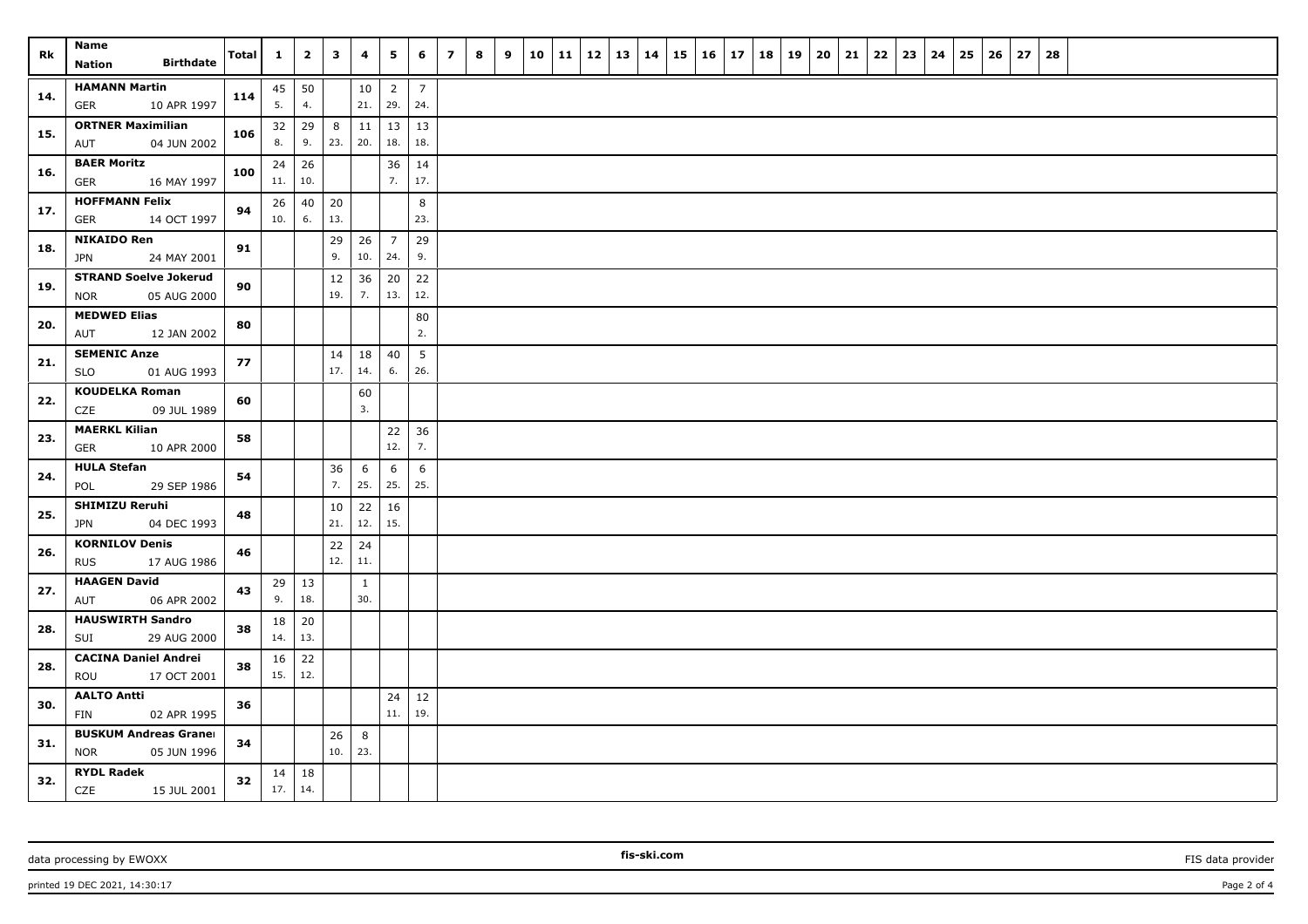| Rk  | <b>Name</b><br><b>Birthdate</b><br><b>Nation</b>       | <b>Total</b> | $\mathbf{1}$          | $\overline{\mathbf{2}}$ | $\overline{\mathbf{3}}$ | 4                     | 5                      | 6                     | $\overline{z}$ | 8 | 9 | 10 | 11 | 12 | 13 | 14 | 15 | 16 | 17 | 18 | 19 | 20 | 21 | 22 | 23 | 24 | 25 | 26 | 27 | 28 |  |  |  |
|-----|--------------------------------------------------------|--------------|-----------------------|-------------------------|-------------------------|-----------------------|------------------------|-----------------------|----------------|---|---|----|----|----|----|----|----|----|----|----|----|----|----|----|----|----|----|----|----|----|--|--|--|
| 33. | <b>MITROFAN Nicolae Sorin</b><br>26 MAR 1999<br>ROU    | 31           | 16.                   | $15 \mid 16$<br>15.     |                         |                       |                        |                       |                |   |   |    |    |    |    |    |    |    |    |    |    |    |    |    |    |    |    |    |    |    |  |  |  |
| 34. | <b>BELSHAW Erik</b><br>23 AUG 2004<br><b>USA</b>       | 28           | 18.                   | $13 \mid 15$<br>16.     |                         |                       |                        |                       |                |   |   |    |    |    |    |    |    |    |    |    |    |    |    |    |    |    |    |    |    |    |  |  |  |
| 34. | <b>WESTERHEIM Oscar P</b><br>03 JAN 1996<br><b>NOR</b> | 28           |                       |                         | 9<br>22.                | 14<br>17.             | $5\phantom{.0}$<br>26. |                       |                |   |   |    |    |    |    |    |    |    |    |    |    |    |    |    |    |    |    |    |    |    |  |  |  |
| 36. | <b>MUMINOV Sabirzhan</b><br>KAZ<br>16 APR 1994         | 26           | 22<br>12.             | $\overline{4}$<br>27.   |                         |                       |                        |                       |                |   |   |    |    |    |    |    |    |    |    |    |    |    |    |    |    |    |    |    |    |    |  |  |  |
| 37. | <b>NOUSIAINEN Eetu</b><br>29 APR 1997<br>FIN           | 24           |                       |                         |                         |                       | 15<br>16.              | 9<br>22.              |                |   |   |    |    |    |    |    |    |    |    |    |    |    |    |    |    |    |    |    |    |    |  |  |  |
| 38. | <b>LYU YIxin</b><br><b>CHN</b><br>15 MAY 2000          | 22           | 19.                   | $12 \mid 10$<br>21.     |                         |                       |                        |                       |                |   |   |    |    |    |    |    |    |    |    |    |    |    |    |    |    |    |    |    |    |    |  |  |  |
| 38. | <b>SONG Qiwu</b><br>20 AUG 2001<br><b>CHN</b>          | $\bf 22$     | 10<br>21.             | 12<br>19.               |                         |                       |                        |                       |                |   |   |    |    |    |    |    |    |    |    |    |    |    |    |    |    |    |    |    |    |    |  |  |  |
| 40. | <b>ZHOU Xiaoyang</b><br><b>CHN</b><br>24 SEP 2002      | 21           | $\overline{7}$<br>24. | 14<br>17.               |                         |                       |                        |                       |                |   |   |    |    |    |    |    |    |    |    |    |    |    |    |    |    |    |    |    |    |    |  |  |  |
| 40. | <b>WATANABE Rikuta</b><br><b>JPN</b><br>09 JUL 1995    | 21           |                       |                         | $\overline{3}$<br>28.   |                       | 18<br>14.              |                       |                |   |   |    |    |    |    |    |    |    |    |    |    |    |    |    |    |    |    |    |    |    |  |  |  |
| 42. | <b>ZNISZCZOL Aleksander</b><br>POL<br>08 MAR 1994      | ${\bf 20}$   |                       |                         |                         |                       | 10<br>21.              | 10<br>21.             |                |   |   |    |    |    |    |    |    |    |    |    |    |    |    |    |    |    |    |    |    |    |  |  |  |
| 43. | <b>GASIENICA Patrick</b><br>28 NOV 1998<br><b>USA</b>  | 19           | 8<br>23.              | $\vert$ 11<br>20.       |                         |                       |                        |                       |                |   |   |    |    |    |    |    |    |    |    |    |    |    |    |    |    |    |    |    |    |    |  |  |  |
| 44. | <b>SPULBER Mihnea Alexan</b><br>11 DEC 2000<br>ROU     | 18           | 9<br>22.              | 9<br>22.                |                         |                       |                        |                       |                |   |   |    |    |    |    |    |    |    |    |    |    |    |    |    |    |    |    |    |    |    |  |  |  |
| 44. | <b>LEJSEK Frantisek</b><br>05 APR 2002<br>CZE          | 18           | 11<br>20.             | $\overline{7}$<br>24.   |                         |                       |                        |                       |                |   |   |    |    |    |    |    |    |    |    |    |    |    |    |    |    |    |    |    |    |    |  |  |  |
| 44. | <b>POHJOLA Arttu</b><br>07 JUN 2001<br>FIN             | 18           |                       |                         |                         |                       |                        | 18<br>14.             |                |   |   |    |    |    |    |    |    |    |    |    |    |    |    |    |    |    |    |    |    |    |  |  |  |
| 47. | <b>BAZHENOV Aleksandr</b><br><b>RUS</b><br>13 JUL 1995 | $17\,$       |                       |                         | $\overline{2}$<br>29.   | 15<br>16.             |                        |                       |                |   |   |    |    |    |    |    |    |    |    |    |    |    |    |    |    |    |    |    |    |    |  |  |  |
| 47. | <b>BOMBEK Jan</b><br><b>SLO</b><br>04 DEC 2001         | $17\,$       |                       |                         |                         | $\overline{4}$<br>27. | 13<br>18.              |                       |                |   |   |    |    |    |    |    |    |    |    |    |    |    |    |    |    |    |    |    |    |    |  |  |  |
| 49. | <b>OESTVOLD Benjamin</b><br><b>NOR</b><br>13 JAN 2001  | 16           |                       |                         | 16<br>15.               |                       |                        |                       |                |   |   |    |    |    |    |    |    |    |    |    |    |    |    |    |    |    |    |    |    |    |  |  |  |
| 49. | <b>KOT Maciej</b><br>POL<br>09 JUN 1991                | 16           |                       |                         |                         | 5<br>26.              | 9<br>22.               | $\overline{2}$<br>29. |                |   |   |    |    |    |    |    |    |    |    |    |    |    |    |    |    |    |    |    |    |    |  |  |  |
| 51. | <b>SCHIFFNER Markus</b><br>AUT<br>05 JUN 1992          | 15           |                       |                         |                         |                       |                        | 15<br>16.             |                |   |   |    |    |    |    |    |    |    |    |    |    |    |    |    |    |    |    |    |    |    |  |  |  |

data processing by EWOXX **FIS data provider FIS data provider FIS data provider FIS data provider FIS data provider**